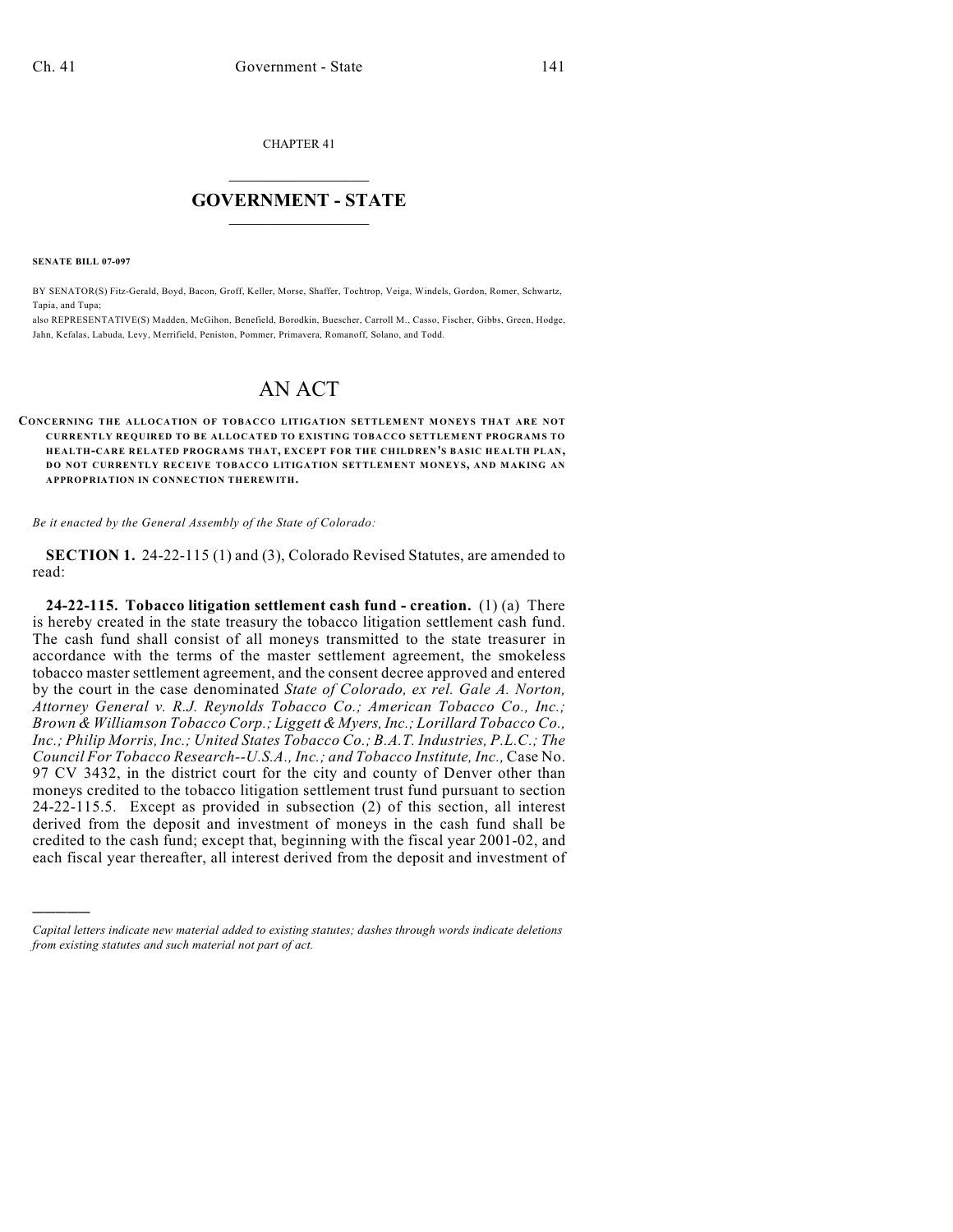moneys in the cash fund shall be credited to the breast and cervical cancer prevention and treatment fund created pursuant to section 25.5-5-308, C.R.S. Except as provided in subsection (2) of this section, all moneys in the cash fund shall be subject to appropriation by the general assembly for such purposes as may be authorized by law in accordance with the terms of the settlement agreements and the consent decree. Except as provided in subsection (2) of this section, at the end of the 2004-05 AND 2005-06 fiscal year and at the end of each succeeding fiscal year YEARS, but prior to the making of any transfer of moneys from the cash fund to the general fund at the end of the fiscal year as required by this subsection (1) PARAGRAPH (a), an amount needed, up to one million dollars, to pay the state's share of the annual funding required by the "Home- and Community-based Services for Children with Autism Act", part 8 of article 6 of title 25.5, C.R.S., shall be transferred from the cash fund to the Colorado autism treatment fund created pursuant to section 25.5-6-805, C.R.S. Except as provided in subsection (2) of this section, at the end of any fiscal year commencing on or after July 1, 2004, BUT BEFORE JULY 1, 2006, all unexpended and unencumbered moneys in the cash fund, all moneys in the cash fund not appropriated for the following fiscal year, and all moneys in the cash fund not required for transfers pursuant to section 24-75-1104.5 (1) in the following fiscal year shall be transferred to the general fund.

(b) EXCEPT AS PROVIDED IN SUBSECTION (2) OF THIS SECTION, FOR THE 2006-07 FISCAL YEAR AND FOR EACH FISCAL YEAR THEREAFTER, AN AMOUNT NEEDED, UP TO ONE MILLION DOLLARS, TO PAY THE STATE'S SHARE OF THE ANNUAL FUNDING REQUIRED BY THE "HOME- AND COMMUNITY-BASED SERVICES FOR CHILDREN WITH AUTISM ACT", PART 8 OF ARTICLE 6 OF TITLE 25.5, C.R.S., SHALL BE TRANSFERRED FROM THE TOBACCO LITIGATION SETTLEMENT CASH FUND TO THE COLORADO AUTISM TREATMENT FUND CREATED PURSUANT TO SECTION 25.5-6-805, C.R.S. THE AMOUNT TO BE TRANSFERRED SHALL BE TAKEN INTO ACCOUNT WHEN DETERMINING THE AMOUNT OF CASH FUND MONEYS AVAILABLE FOR ALLOCATION TO TOBACCO SETTLEMENT PROGRAMS PURSUANT TO SECTION 24-75-1104.5 (1.5) AND SHALL BE TRANSFERRED AT THE END OF THE 2006-07 FISCAL YEAR AND AT THE END OF EACH SUCCEEDING FISCAL YEAR. EXCEPT AS PROVIDED IN SUBSECTION (2) OF THIS SECTION, AT THE END OF ANY FISCAL YEAR COMMENCING ON OR AFTER JULY 1, 2006, ALL UNEXPENDED AND UNENCUMBERED MONEYS IN THE CASH FUND, ALL MONEYS IN THE CASH FUND NOT APPROPRIATED FOR THE FOLLOWING FISCAL YEAR, AND ALL MONEYS IN THE CASH FUND NOT REQUIRED FOR TRANSFERS PURSUANT TO SECTION 24-75-1104.5 (1) OR (1.5) IN THE FOLLOWING FISCAL YEAR SHALL BE TRANSFERRED TO THE SHORT-TERM INNOVATIVE HEALTH PROGRAM GRANT FUND CREATED IN SECTION 25-36-101 (2), C.R.S.

(3) Notwithstanding any other provision of this section and except as provided in section  $24-75-1104.5$  (1) (c), for the  $2006-07$  fiscal year and for each fiscal year thereafter, the state treasurer shall transfer an amount equal to the lesser of twenty million dollars or twenty-one percent of the moneys transmitted annually to the state treasurer pursuant to subsection (1) of this section to the general fund.

**SECTION 2.** 24-22-115.5 (2) (a) (II), Colorado Revised Statutes, is amended to read:

**24-22-115.5. Legislative declaration - tobacco litigation settlement trust fund - creation.** (2) (a) There is hereby created in the state treasury the tobacco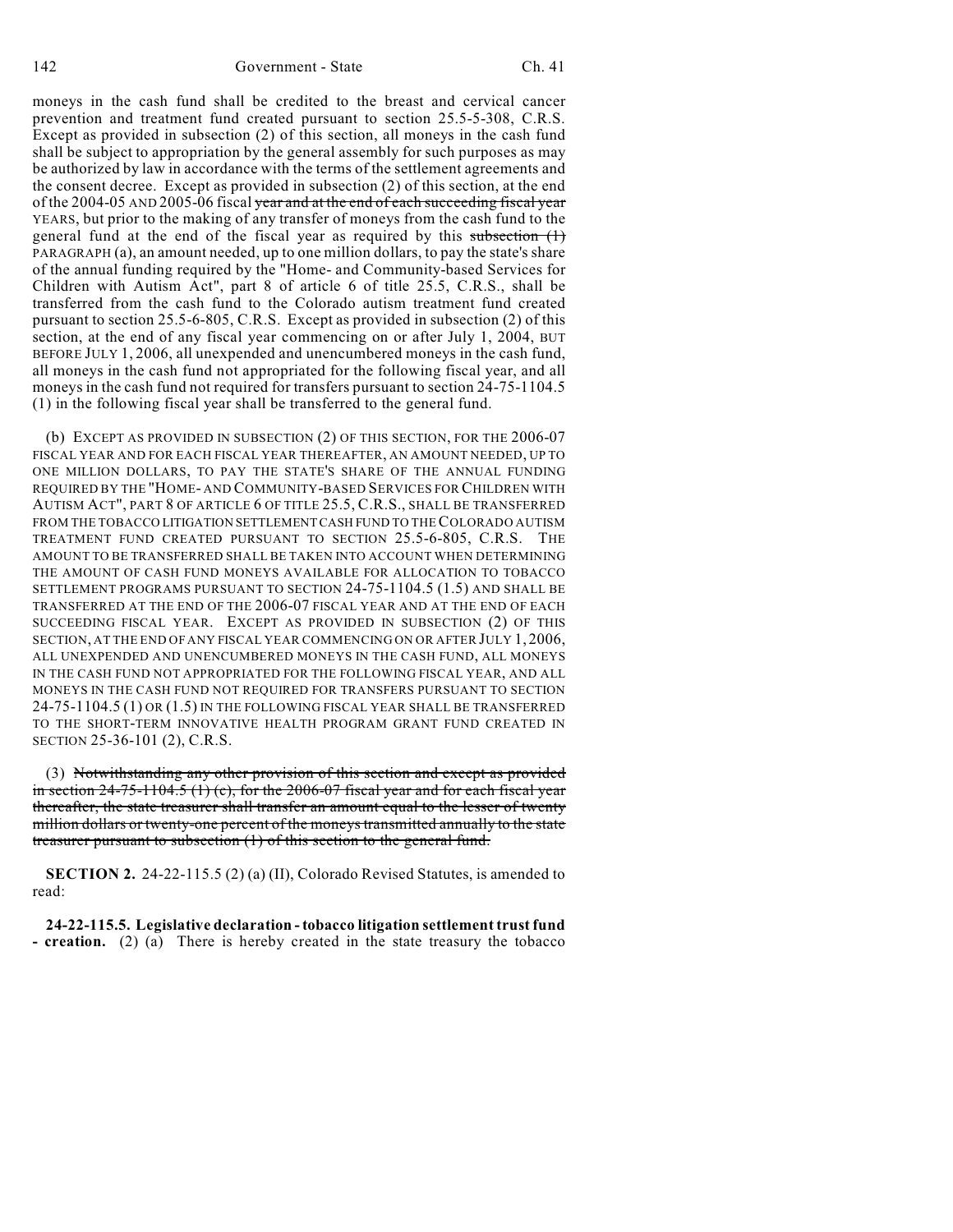litigation settlement trust fund. The principal of the trust fund shall consist of:

(II) For the 2005-06 fiscal year, and for each fiscal year thereafter, up to twenty-one percent of the moneys, other than attorney fees and costs, paid to the state treasurer in accordance with the settlement agreements and the consent decree in the preceding fiscal year, less the amount transferred to the general fund pursuant to section 24-22-115 (3).

**SECTION 3.** 24-22-117 (2) (e), Colorado Revised Statutes, is amended to read:

**24-22-117. Tobacco tax cash fund - accounts - creation - repeal.** (2) There are hereby created in the state treasury the following funds:

(e) (I) The pediatric specialty hospital fund to be administered by the department of health care policy and financing. For fiscal year 2006-07 and for each fiscal year thereafter, moneys in the pediatric specialty hospital fund shall be annually appropriated by the general assembly to the department of health care policy and financing to augment hospital reimbursement rates for regional pediatric trauma centers as defined in section 25-3.5-703 (4) (f), C.R.S., under the "Colorado Medical Assistance Act", articles 4, 5, and 6 of title 25.5, C.R.S.

(II) THE SUPPLEMENTAL TOBACCO LITIGATION SETTLEMENT MONEYS ACCOUNT IS HEREBY CREATED IN THE PEDIATRIC SPECIALTY HOSPITAL FUND CREATED IN SUBPARAGRAPH (I) OF THIS PARAGRAPH (e). THE PRINCIPAL OF THE ACCOUNT SHALL CONSIST OF MONEYS TRANSFERRED BY THE STATE TREASURER TO THE ACCOUNT IN ACCORDANCE WITH SECTION 24-75-1104.5 (1.5) (a) (X). THE PRINCIPAL OF THE ACCOUNT SHALL BE SUBJECT TO ANNUAL APPROPRIATION BY THE GENERAL ASSEMBLY TO THE DEPARTMENT OF HEALTH CARE POLICY AND FINANCING TO OFFSET THE MEDICAID SHORTFALL EXPERIENCED BY THE REGIONAL PEDIATRIC TRAUMA CENTER AS DEFINED IN SECTION 25-3.5-703 (4) (f), C.R.S., BY AUGMENTING ITS HOSPITAL REIMBURSEMENT RATES; EXCEPT THAT, AT THE END OF THE 2007-08 FISCAL YEAR AND AT THE END OF EACH FISCAL YEAR THEREAFTER, ALL UNEXPENDED AND UNENCUMBERED PRINCIPAL OF THE ACCOUNT SHALL BE TRANSFERRED TO THE SHORT-TERM INNOVATIVE HEALTH PROGRAM GRANT FUND CREATED IN SECTION 25-36-101 (2), C.R.S., IN ACCORDANCE WITH SECTION 24-75-1104.5 (1.5) (b). INTEREST AND INCOME EARNED ON THE DEPOSIT AND INVESTMENT OF MONEYS IN THE ACCOUNT SHALL BE CREDITED TO THE ACCOUNT AND SHALL REMAIN IN THE ACCOUNT UNTIL THE END OF THE FISCAL YEAR IN WHICH CREDITED, WHEN IT SHALL BE TRANSFERRED TO THE SHORT-TERM INNOVATIVE HEALTH PROGRAM GRANT FUND IN ACCORDANCE WITH SECTION 24-75-1104.5 (1.5) (b).

**SECTION 4.** 24-50-609 (2) (b) (I), Colorado Revised Statutes, is amended, and the said 24-50-609 is further amended BY THE ADDITION OF A NEW SUBSECTION, to read:

**24-50-609. State contributions - supplemental state contribution fund creation.** (2) (b) (I) The total premium for each particular group benefit plan offered to state employees pursuant to this part 6 and for each tier of said plan shall be the same for all eligible employees. The amount of the state contribution for each tier shall be determined by the director in accordance with section 24-50-104 (4), and shall be the same for all eligible employees within the state personnel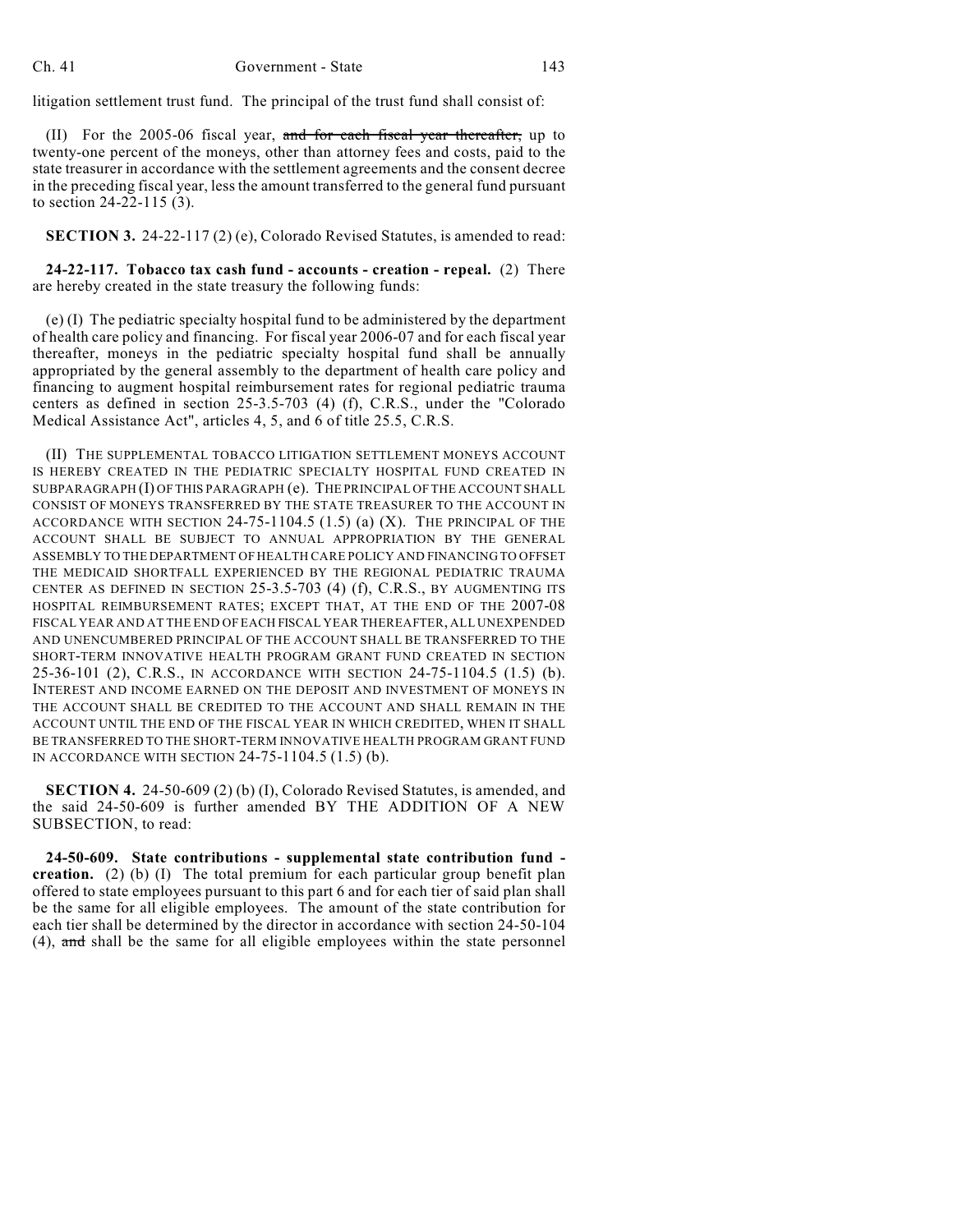system, AND SHALL BE SUPPLEMENTED IN ACCORDANCE WITH SUBSECTION (5) OF THIS SECTION. For purposes of this section, "tier" means the particular coverage options offered to eligible employees, including single employee, employee with one covered dependent, and employee with two or more covered dependents.

(5) THE SUPPLEMENTAL STATE CONTRIBUTION FUND IS HEREBY CREATED IN THE STATE TREASURY. THE PRINCIPAL OF THE FUND SHALL CONSIST OF TOBACCO LITIGATION SETTLEMENT MONEYS TRANSFERRED BY THE STATE TREASURER TO THE FUND PURSUANT TO SECTION 24-75-1104.5 (1.5) (a) (VI), WHICH, SUBJECT TO ANNUAL APPROPRIATION BY THE GENERAL ASSEMBLY, SHALL BE USED IN ITS ENTIRETY IN EACH FISCAL YEAR TO SUPPLEMENT, BY AN EQUAL AMOUNT FOR EACH EMPLOYEE, THE MONTHLY STATE CONTRIBUTION FOR EACH EMPLOYEE ENROLLED IN A GROUP BENEFIT PLAN THAT INCLUDES ENROLLMENT IN MEDICAL BENEFITS. INTEREST AND INCOME EARNED ON THE DEPOSIT AND INVESTMENT OF MONEYS IN THE FUND SHALL BE CREDITED TO THE FUND AND SHALL REMAIN IN THE FUND UNTIL THE END OF THE FISCAL YEAR IN WHICH CREDITED, WHEN IT SHALL BE TRANSFERRED TO THE SHORT-TERM INNOVATIVE HEALTH PROGRAM GRANT FUND CREATED IN SECTION 25-36-101 (2), C.R.S., IN ACCORDANCE WITH SECTION 24-75-1104.5 (1.5) (b).

**SECTION 5.** 24-75-1104.5 (1) (c) and (2), Colorado Revised Statutes, are amended, and the said 24-75-1104.5 is further amended BY THE ADDITION OF A NEW SUBSECTION, to read:

**24-75-1104.5. Use of settlement moneys - programs.** (1) For the 2004-05 fiscal year and for each fiscal year thereafter, the following programs, services, or funds shall receive the following specified amounts from the settlement moneys received by the state in the preceding fiscal year:

(c) The children's basic health plan trust created in section 25.5-8-105, C.R.S., shall receive twenty-four percent of the total amount of settlement moneys annually received by the state, not to exceed thirty million dollars in any fiscal year, as provided in said section. If in any fiscal year the percentage of settlement moneys specified in this paragraph (c) does not equal at least seventeen million five hundred thousand dollars, the general assembly shall appropriate the amount of the shortfall out of the tobacco litigation settlement trust fund pursuant to section 24-22-115.5 (2) (a.7) (I) and, if necessary, FOR FISCAL YEARS PRIOR TO THE 2007-08 FISCAL YEAR, out of the amount of settlement moneys transferred to the general fund pursuant to section 24-22-115 (3) OR, FOR THE 2007-08 FISCAL YEAR AND FOR EACH FISCAL YEAR THEREAFTER, AND PRIOR TO THEIR ALLOCATION, OUT OF THE AMOUNT OF SETTLEMENT MONEYS TO BE ALLOCATED AND TRANSFERRED PURSUANT TO SUBSECTION (1.5) OF THIS SECTION.

(1.5) (a) FOR THE 2007-08 FISCAL YEAR AND FOR EACH FISCAL YEAR THEREAFTER, THE FOLLOWING PROGRAMS, SERVICES, AND FUNDS SHALL RECEIVE THE FOLLOWING SPECIFIED AMOUNTS FROM THE PORTION OF THE SETTLEMENT MONEYS RECEIVED BY THE STATE IN THE PRECEDING FISCAL YEAR THAT REMAINS AFTER THE PROGRAMS, SERVICES, AND FUNDS RECEIVING SUCH MONEYS PURSUANT TO SUBSECTION (1) OF THIS SECTION HAVE BEEN FULLY FUNDED:

(I) THE UNIVERSITY OF COLORADO AT DENVER AND HEALTH SCIENCES CENTER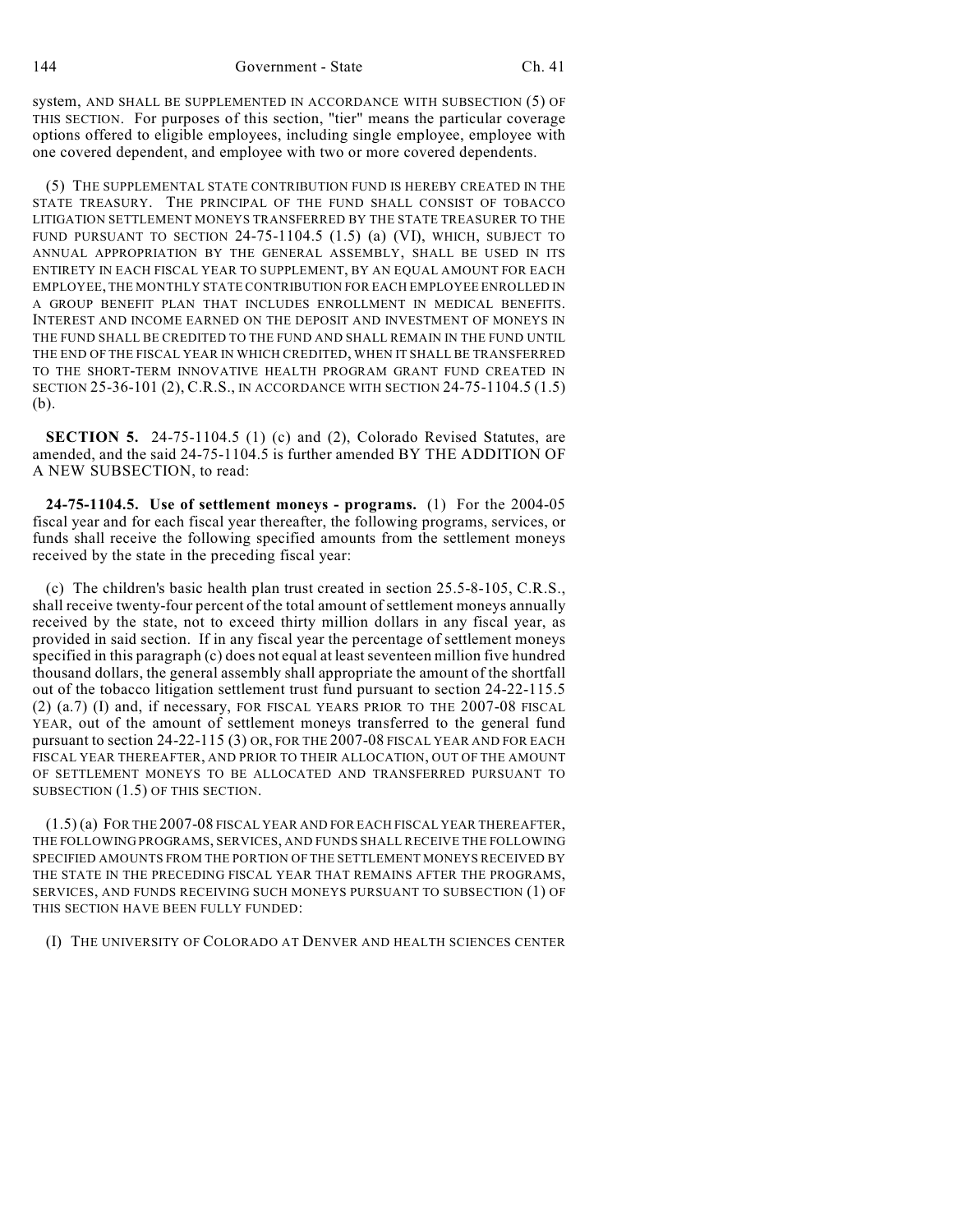#### Ch. 41 Government - State 145

SHALL RECEIVE FORTY-NINE PERCENT OF THE SETTLEMENT MONEYS, WHICH SHALL BE TRANSFERRED BY THE STATE TREASURER TO THE TOBACCO LITIGATION SETTLEMENT MONEYS HEALTH EDUCATION FUND, WHICH IS HEREBY CREATED IN THE STATE TREASURY.INTEREST AND INCOME EARNED ON THE DEPOSIT AND INVESTMENT OF MONEYS IN THE FUND SHALL BE CREDITED TO THE FUND AND SHALL REMAIN IN THE FUND UNTIL THE END OF THE FISCAL YEAR IN WHICH CREDITED, WHEN IT SHALL BE TRANSFERRED TO THE SHORT-TERM INNOVATIVE HEALTH PROGRAM GRANT FUND CREATED IN SECTION 25-36-101 (2), C.R.S., IN ACCORDANCE WITH PARAGRAPH (b) OF THIS SUBSECTION (1.5). THE PRINCIPAL OF THE FUND SHALL BE SUBJECT TO ANNUAL APPROPRIATION BY THE GENERAL ASSEMBLY TO THE HEALTH SCIENCES CENTER; EXCEPT THAT, AT THE END OF THE 2007-08 FISCAL YEAR AND AT THE END OF EACH FISCAL YEAR THEREAFTER, ALL UNEXPENDED AND UNENCUMBERED PRINCIPAL OF THE FUND SHALL BE TRANSFERRED TO THE SHORT-TERM INNOVATIVE HEALTH PROGRAM GRANT FUND CREATED IN SECTION 25-36-101 (2), C.R.S., IN ACCORDANCE WITH PARAGRAPH (b) OF THIS SUBSECTION (1.5).

(II) THE OFFENDER MENTAL HEALTH SERVICES FUND CREATED IN SECTION 27-1-204 (5.5), C.R.S., SHALL RECEIVE TWELVE PERCENT OF THE SETTLEMENT MONEYS, WHICH THE STATE TREASURER SHALL TRANSFER THERETO, FOR THE PURCHASE OF MENTAL HEALTH SERVICES FROM COMMUNITY MENTAL HEALTH CENTERS FOR JUVENILE AND ADULT OFFENDERS WHO HAVE MENTAL HEALTH PROBLEMS AND ARE INVOLVED IN THE CRIMINAL JUSTICE SYSTEM.

(III) THE COLORADO INDIGENT CARE PROGRAM CREATED AND EXISTING PURSUANT TO PART 1 OF ARTICLE 3 OF TITLE 25.5,C.R.S., SHALL RECEIVE EIGHT AND ONE-HALF PERCENT OF THE SETTLEMENT MONEYS, WHICH SHALL BE TRANSFERRED BY THE STATE TREASURER TO THE SUPPLEMENTAL TOBACCO LITIGATION SETTLEMENT MONEYS ACCOUNT OF THE COMPREHENSIVE PRIMARY AND PREVENTATIVE GRANT FUND CREATED IN SECTION 25.5-3-207 (4), C.R.S., AND, SUBJECT TO ANNUAL APPROPRIATION BY THE GENERAL ASSEMBLY TO THE DEPARTMENT OF HEALTH CARE POLICY AND FINANCING, ALLOCATED TO THE COLORADO INDIGENT CARE PROGRAM OF THE DEPARTMENT FOR DISTRIBUTION AS SPECIFIED IN SAID SECTION TO RURAL HOSPITALS OF SIXTY BEDS OR LESS AND ALL PUBLIC HOSPITALS, INCLUDING HOSPITALS THAT ACCESS FEDERAL FUNDS ONLY THROUGH CERTIFICATION OF PUBLIC EXPENDITURES, THAT PARTICIPATE IN THE PROGRAM TO PROVIDE HEALTH CARE TO INDIGENT PERSONS.

(IV) THE PUBLIC HEALTH SERVICES PER CAPITA SUPPORT FUND CREATED IN SECTION 25-1-516 (2), C.R.S., SHALL RECEIVE SEVEN PERCENT OF THE SETTLEMENT MONEYS, WHICH THE STATE TREASURER SHALL TRANSFER THERETO AND WHICH, SUBJECT TO ANNUAL APPROPRIATION BY THE GENERAL ASSEMBLY TO THE DEPARTMENT OF PUBLIC HEALTH AND ENVIRONMENT, SHALL BE USED TO PROVIDE ADDITIONAL PER CAPITA STATE SUPPORT FOR BASIC AND OPTIONAL PUBLIC HEALTH SERVICES, AS DEFINED BY THE STATE BOARD OF HEALTH, IN ACCORDANCE WITH SECTION 25-1-516, C.R.S.

(V) THE SUPPLEMENTAL TOBACCO LITIGATION SETTLEMENT MONEYS ACCOUNT OF THE CHILDREN'S BASIC HEALTH PLAN TRUST CREATED IN SECTION 25.5-8-105, C.R.S., SHALL RECEIVE FIVE PERCENT OF THE SETTLEMENT MONEYS, WHICH THE STATE TREASURER SHALL TRANSFER THERETO.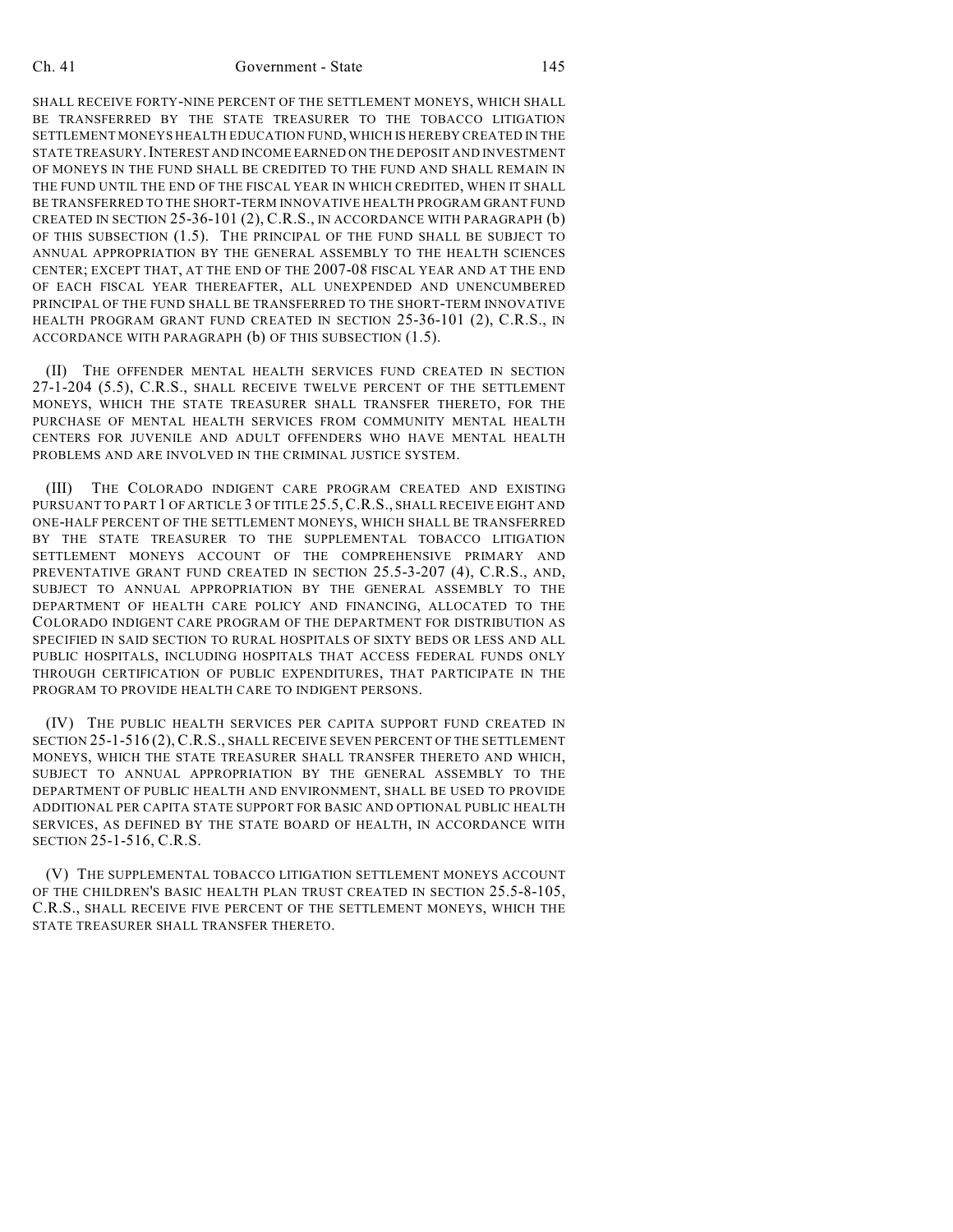(VI) THE SUPPLEMENTAL STATE CONTRIBUTION FUND CREATED IN SECTION 24-50-609 (5) SHALL RECEIVE FOUR AND ONE-HALF PERCENT OF THE SETTLEMENT MONEYS, WHICH THE STATE TREASURER SHALL TRANSFER THERETO AND WHICH, SUBJECT TO ANNUAL APPROPRIATION BY THE GENERAL ASSEMBLY, SHALL BE USED TO PROVIDE A SUPPLEMENT, IN AN EQUAL AMOUNT FOR EACH COVERED EMPLOYEE, TO THE STATE CONTRIBUTION FOR STATE EMPLOYEE GROUP BENEFIT PLANS.

(VII) THE SUPPLEMENTAL TOBACCO LITIGATION SETTLEMENT MONEYS ACCOUNT OF THE COLORADO IMMUNIZATION FUND, CREATED IN SECTION 25-4-2301, C.R.S., SHALL RECEIVE FOUR PERCENT OF THE SETTLEMENT MONEYS, WHICH THE STATE TREASURER SHALL TRANSFER THERETO, FOR THE PURPOSES SPECIFIED IN SAID SECTION.

(VIII) THE DIVISION OF ALCOHOL AND DRUG ABUSE IN THE DEPARTMENT OF HUMAN SERVICES SHALL RECEIVE THREE PERCENT OF THE SETTLEMENT MONEYS, WHICH SHALL BE TRANSFERRED BY THE STATE TREASURER TO THE ALCOHOL AND DRUG ABUSE COMMUNITY PREVENTION AND TREATMENT FUND, WHICH IS HEREBY CREATED IN THE STATE TREASURY. INTEREST AND INCOME EARNED ON THE DEPOSIT AND INVESTMENT OF MONEYS IN THE FUND SHALL BE CREDITED TO THE FUND AND SHALL REMAIN IN THE FUND UNTIL THE END OF THE FISCAL YEAR IN WHICH CREDITED, WHEN IT SHALL BE TRANSFERRED TO THE SHORT-TERM INNOVATIVE HEALTH PROGRAM GRANT FUND CREATED IN SECTION 25-36-101 (2), C.R.S., IN ACCORDANCE WITH PARAGRAPH (b) OF THIS SUBSECTION (1.5). THE PRINCIPAL OF THE FUND SHALL BE SUBJECT TO ANNUAL APPROPRIATION BY THE GENERAL ASSEMBLY TO PROVIDE OR PURCHASE COMMUNITY PREVENTION AND TREATMENT SERVICES IN ACCORDANCE WITH SECTION 25-1-206, C.R.S.; EXCEPT THAT, AT THE END OF THE 2007-08 FISCAL YEAR AND AT THE END OF EACH FISCAL YEAR THEREAFTER, ALL UNEXPENDED AND UNENCUMBERED PRINCIPAL OF THE FUND SHALL BE TRANSFERRED TO THE SHORT-TERM INNOVATIVE HEALTH PROGRAM GRANT FUND CREATED IN SECTION 25-36-101 (2), C.R.S., IN ACCORDANCE WITH PARAGRAPH (b) OF THIS SUBSECTION (1.5).

(IX) THE SHORT-TERM INNOVATIVE HEALTH PROGRAM GRANT FUND CREATED IN SECTION 25-36-101 (2), C.R.S., SHALL RECEIVE SIX PERCENT OF THE SETTLEMENT MONEYS, WHICH THE STATE TREASURER SHALL TRANSFER THERETO, PLUS ADDITIONAL MONEYS AS SPECIFIED IN SECTION 24-22-115 (1) (b) AND PARAGRAPH (b) OF THIS SUBSECTION (1.5).

(X) THE SUPPLEMENTAL TOBACCO LITIGATION SETTLEMENT MONEYS ACCOUNT OF THE PEDIATRIC SPECIALTY HOSPITAL FUND CREATED IN SECTION 24-22-117 (2) (e) SHALL RECEIVE ONE PERCENT OF THE SETTLEMENT MONEYS, WHICH THE STATE TREASURER SHALL TRANSFER THERETO AND WHICH SHALL BE USED, SUBJECT TO ANNUAL APPROPRIATION BY THE GENERAL ASSEMBLY TO THE DEPARTMENT OF HEALTH CARE POLICY AND FINANCING, FOR THE PURPOSE OF OFFSETTING THE MEDICAID SHORTFALL FOR THE REGIONAL PEDIATRIC TRAUMA CENTER AS DEFINED IN SECTION 25-3.5-703 (4) (f), C.R.S.

(b) EXCEPT AS OTHERWISE PROVIDED IN SECTION 25.5-3-207 (4) (a), C.R.S., AT THE END OF THE 2007-08 FISCAL YEAR AND AT THE END OF EACH FISCAL YEAR THEREAFTER, ANY INTEREST AND INCOME EARNED ON MONEYS ALLOCATED FOR THE FISCAL YEAR PURSUANT TO PARAGRAPH (a) OF THIS SUBSECTION (1.5), AND ANY OF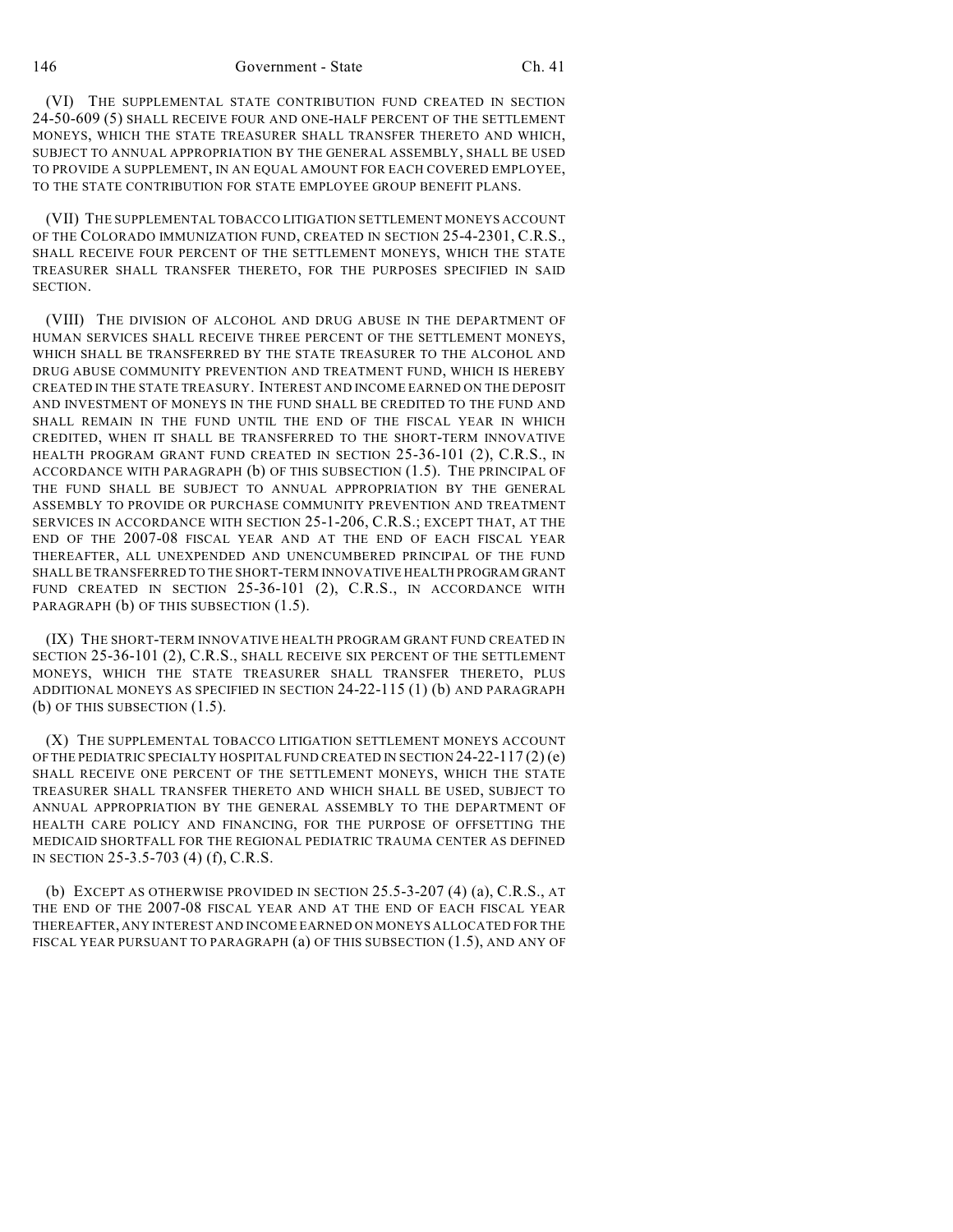SUCH ALLOCATED MONEYS THAT ARE UNEXPENDED AND UNENCUMBERED, SHALL BE TRANSFERRED TO THE SHORT-TERM INNOVATIVE HEALTH PROGRAM GRANT FUND CREATED IN SECTION 25-36-101 (2), C.R.S.

(c) SETTLEMENT MONEYS AND ANY INTEREST AND INCOME EARNED ON THE DEPOSIT AND INVESTMENT OF SETTLEMENT MONEYS ALLOCATED PURSUANT TO THIS SUBSECTION (1.5) SHALL SUPPLEMENT AND SHALL NOT SUPPLANT ANY OTHER STATE MONEYS APPROPRIATED OR OTHERWISE ALLOCATED FOR SIMILAR PROGRAMS OR **PURPOSES** 

(2) The general assembly shall appropriate or the state treasurer shall transfer, as provided by law, the amounts specified in subsection  $(1)$  SUBSECTIONS  $(1)$  AND  $(1.5)$ of this section from moneys credited to the tobacco litigation settlement cash fund created in section 24-22-115. ALL MONEYS TRANSFERRED PURSUANT TO SUBSECTION (1.5) OF THIS SECTION SHALL BE CREDITED TO THE SPECIFIED FUNDS OR ACCOUNTS ON JULY 1 OF THE FISCAL YEAR FOR WHICH THEY ARE TRANSFERRED.

**SECTION 6.** 25-1-516, Colorado Revised Statutes, is amended BY THE ADDITION OF A NEW SUBSECTION to read:

**25-1-516. Allocation of moneys - public health services per capita support** fund - created. (2) THE PUBLIC HEALTH SERVICES PER CAPITA SUPPORT FUND IS HEREBY CREATED IN THE STATE TREASURY. THE PRINCIPAL OF THE FUND SHALL CONSIST OF TOBACCO LITIGATION SETTLEMENT MONEYS TRANSFERRED BY THE STATE TREASURER TO THE FUND PURSUANT TO SECTION 24-75-1104.5 (1.5) (a) (IV),C.R.S., AND SHALL, SUBJECT TO ANNUAL APPROPRIATION BY THE GENERAL ASSEMBLY TO THE DEPARTMENT OF PUBLIC HEALTH AND ENVIRONMENT, BE ALLOCATED BY THE DEPARTMENT TO ALL LOCAL PUBLIC HEALTH SERVICES AND COUNTY BOARDS OF HEALTH CREATED PURSUANT TO PART 5 OR 6 OF THIS ARTICLE ON A PER CAPITA BASIS AS SPECIFIED IN SUBSECTION (1) OF THIS SECTION; EXCEPT THAT, AT THE END OF THE 2007-08 FISCAL YEAR AND AT THE END OF EACH FISCAL YEAR THEREAFTER, ALL UNEXPENDED AND UNENCUMBERED PRINCIPAL OF THE FUND SHALL BE TRANSFERRED TO THE SHORT-TERM INNOVATIVE HEALTH PROGRAM GRANT FUND CREATED IN SECTION 25-36-101 (2) IN ACCORDANCE WITH SECTION 24-75-1104.5 (1.5) (b), C.R.S. INTEREST AND INCOME EARNED ON THE DEPOSIT AND INVESTMENT OF MONEYS IN THE PUBLIC HEALTH SERVICES PER CAPITA SUPPORT FUND SHALL BE CREDITED TO THE FUND AND SHALL REMAIN IN THE FUND UNTIL THE END OF THE FISCAL YEAR IN WHICH CREDITED, WHEN IT SHALL BE TRANSFERRED TO THE SHORT-TERM INNOVATIVE HEALTH PROGRAM GRANT FUND CREATED IN SECTION 25-36-101 (2) IN ACCORDANCE WITH SECTION 24-75-1104.5 (1.5) (b), C.R.S.

**SECTION 7.** Article 4 of title 25, Colorado Revised Statutes, is amended BY THE ADDITION OF A NEW PART to read:

## PART 23 COLORADO IMMUNIZATION FUND

**25-4-2301. Colorado immunization fund - supplemental tobacco litigation settlement moneys account - creation.** THERE ARE HEREBY CREATED IN THE STATE TREASURY THE COLORADO IMMUNIZATION FUND AND AN ACCOUNT WITHIN THE FUND TO BE KNOWN AS THE SUPPLEMENTAL TOBACCO LITIGATION SETTLEMENT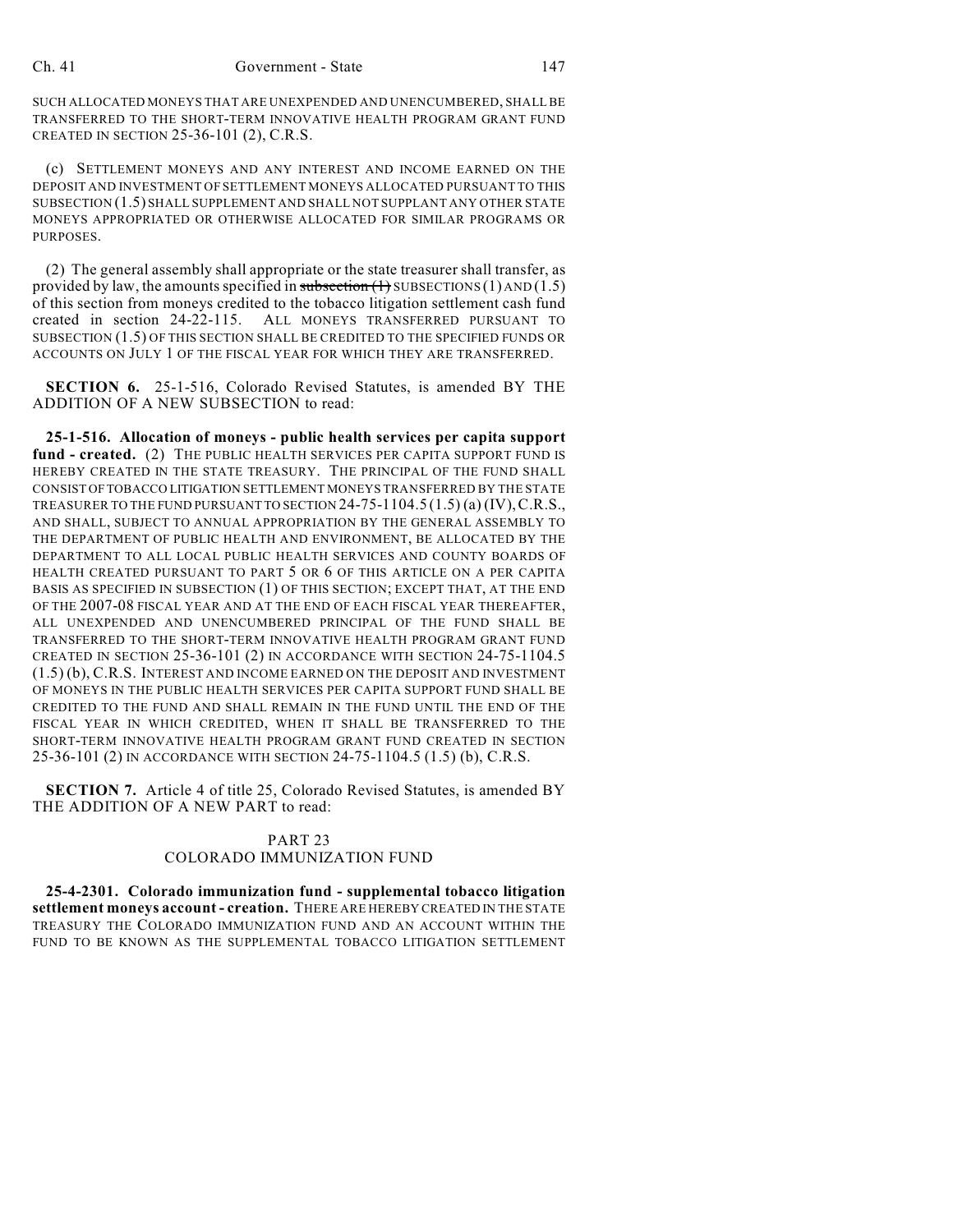MONEYS ACCOUNT. THE PRINCIPAL OF THE PORTION OF THE FUND THAT IS NOT THE ACCOUNT SHALL CONSIST OF GENERAL FUND APPROPRIATIONS MADE BY THE GENERAL ASSEMBLY TO THE FUND AND GIFTS, GRANTS, OR AWARDS RECEIVED BY THE DEPARTMENT OF PUBLIC HEALTH AND ENVIRONMENT FROM THE FEDERAL GOVERNMENT OR PRIVATE SOURCES FOR THE FUND. THE PRINCIPAL OF THE ACCOUNT SHALL CONSIST OF TOBACCO LITIGATION SETTLEMENT MONEYS TRANSFERRED BY THE STATE TREASURER TO THE ACCOUNT IN ACCORDANCE WITH SECTION 24-75-1104.5 (1.5) (a) (VII), C.R.S. ALL INTEREST AND INCOME EARNED ON THE DEPOSIT AND INVESTMENT OF MONEYS IN THE PORTION OF THE FUND THAT IS NOT THE ACCOUNT SHALL BE CREDITED TO THAT PORTION OF THE FUND, AND ALL INTEREST AND INCOME EARNED ON THE DEPOSIT AND INVESTMENT OF MONEYS IN THE ACCOUNT SHALL BE CREDITED TO THE ACCOUNT AND REMAIN THEREIN UNTIL TRANSFERRED AS REQUIRED BY THIS SECTION. EXCEPT AS OTHERWISE PROVIDED IN THIS SECTION, AND SUBJECT TO ANNUAL APPROPRIATION BY THE GENERAL ASSEMBLY TO THE DEPARTMENT, THE DEPARTMENT SHALL EXPEND THE PRINCIPAL OF THE FUND AND THE ACCOUNT ONLY FOR THE PURPOSE OF IMMUNIZATION AND IMMUNIZATION STRATEGIES; EXCEPT THAT, AT THE END OF THE 2007-08 FISCAL YEAR AND AT THE END OF ANY FISCAL YEAR THEREAFTER, ANY UNEXPENDED AND UNENCUMBERED MONEYS IN THE PORTION OF THE FUND THAT IS NOT THE ACCOUNT SHALL REMAIN IN THAT PORTION OF THE FUND AND MAY BE USED BY THE DEPARTMENT THROUGH THE STATE IMMUNIZATION PROGRAM TO SUPPORT INFANT, CHILD, AND ADOLESCENT VACCINATION, AND ANY UNEXPENDED AND UNENCUMBERED MONEYS IN THE ACCOUNT SHALL BE TRANSFERRED TO THE SHORT-TERM INNOVATIVE HEALTH PROGRAM GRANT FUND CREATED IN SECTION 25-36-101 (2) IN ACCORDANCE WITH SECTION 24-75-1104.5 (1.5) (b), C.R.S.

**SECTION 8.** Title 25, Colorado Revised Statutes, is amended BY THE ADDITION OF A NEW ARTICLE to read:

## **ARTICLE 36 Short-term Grants for Innovative Health Programs**

**25-36-101. Short-term grants for innovative health programs - grant fund - creation.** (1) THE DEPARTMENT OF PUBLIC HEALTH AND ENVIRONMENT, SUBJECT TO ANNUAL APPROPRIATION BY THE GENERAL ASSEMBLY, MAY MAKE SHORT-TERM GRANTS OF NO MORE THAN ONE FISCAL YEAR IN DURATION TO FUND INNOVATIVE HEALTH PROGRAMS DESIGNED TO IMPROVE THE HEALTH OF COLORADANS FROM THE SHORT-TERM INNOVATIVE HEALTH PROGRAM GRANT FUND CREATED IN SUBSECTION (2) OF THIS SECTION. GRANT APPLICANTS SHALL APPLY FOR GRANTS USING FORMS FURNISHED BY THE DEPARTMENT, AND GRANT APPLICATIONS SHALL CONTAIN SUCH INFORMATION AS THE DEPARTMENT MAY REQUIRE. THE DEPARTMENT MAY PROMULGATE RULES IN ACCORDANCE WITH THE REQUIREMENTS OF ARTICLE 4 OF TITLE 24, C.R.S., IN ORDER TO ESTABLISH GRANT APPLICATION REQUIREMENTS AND CRITERIA FOR THE AWARDING OF GRANTS.

(2) THE SHORT-TERM INNOVATIVE HEALTH PROGRAM GRANT FUND IS HEREBY CREATED IN THE STATE TREASURY. THE PRINCIPAL OF THE FUND SHALL INCLUDE SETTLEMENT MONEYS, AS DEFINED IN SECTION 24-75-1102 (2), C.R.S., TRANSFERRED TO THE FUND PURSUANT TO SECTIONS 24-22-115 (1) (b) AND 24-75-1104.5 (1.5) (a) (IX) AND (1.5) (b), C.R.S., AND ANY OTHER MONEYS THAT THE GENERAL ASSEMBLY MAY APPROPRIATE OR TRANSFER TO THE FUND. INTEREST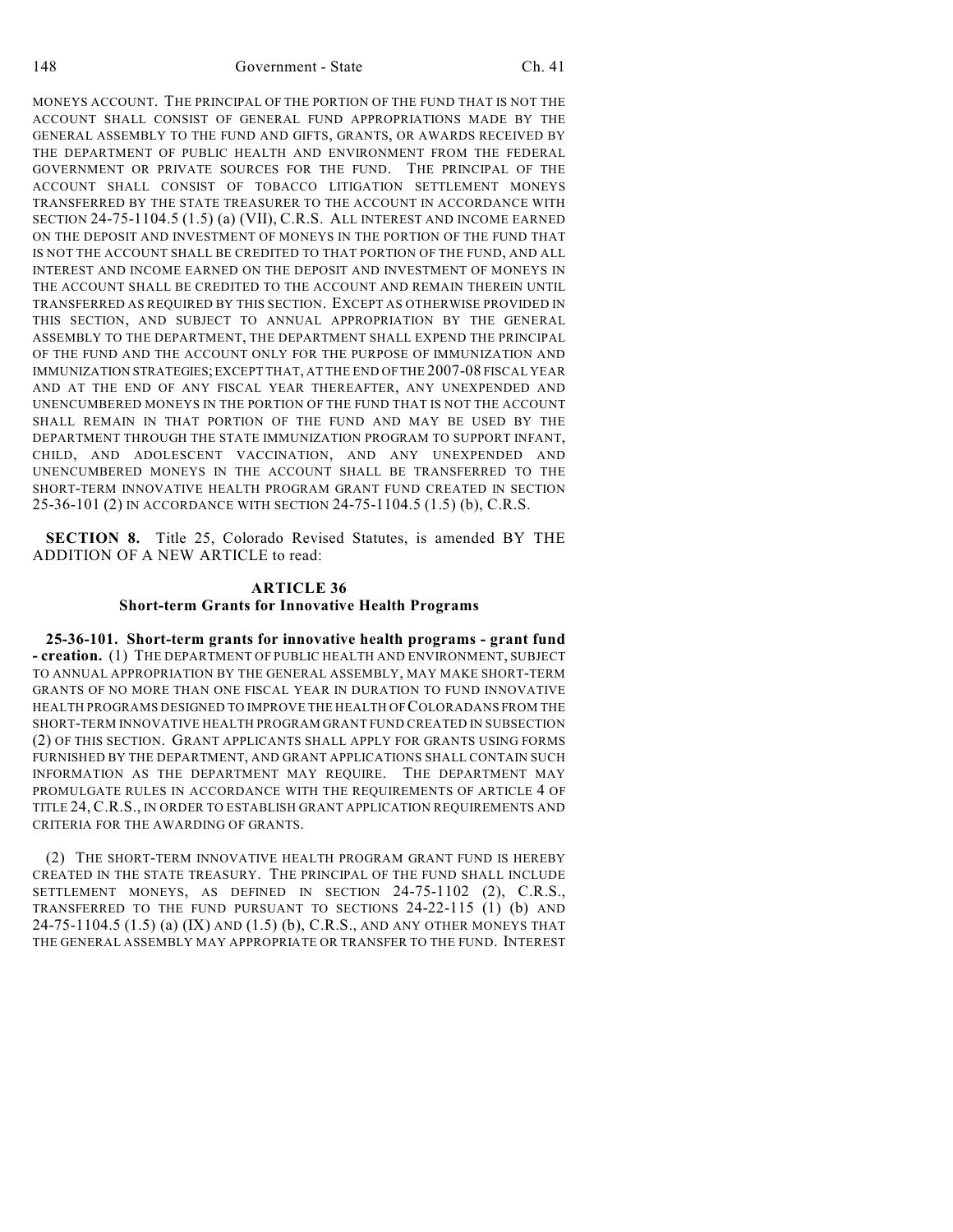AND INCOME EARNED ON THE DEPOSIT AND INVESTMENT OF FUND MONEYS SHALL REMAIN IN THE FUND AND SHALL NOT BE CREDITED TO THE GENERAL FUND OR TO ANY OTHER FUND AT THE END OF ANY FISCAL YEAR.

**SECTION 9.** 25.5-3-207, Colorado Revised Statutes, is amended BY THE ADDITION OF A NEW SUBSECTION to read:

**25.5-3-207. Program funding - comprehensive primary and preventive care fund - supplemental tobacco litigation settlement moneys account - creation.** (4) (a) THE SUPPLEMENTAL TOBACCO LITIGATION SETTLEMENT MONEYS ACCOUNT IS HEREBY CREATED IN THE FUND. THE PRINCIPAL OF THE ACCOUNT SHALL CONSIST OF TOBACCO LITIGATION SETTLEMENT MONEYS TRANSFERRED BY THE STATE TREASURER TO THE ACCOUNT IN ACCORDANCE WITH SECTION 24-75-1104.5 (1.5) (a) (III), C.R.S. INTEREST AND INCOME EARNED ON THE DEPOSIT AND INVESTMENT OF MONEYS IN THE ACCOUNT SHALL BE CREDITED TO THE ACCOUNT AND SHALL NOT BE TRANSFERRED TO ANY OTHER ACCOUNT OR FUND. SUBJECT TO ANNUAL APPROPRIATION BY THE GENERAL ASSEMBLY TO THE STATE DEPARTMENT, MONEYS IN THE ACCOUNT SHALL BE ALLOCATED BY THE STATE DEPARTMENT THROUGH THE PROGRAM FOR EACH FISCAL YEAR TO HOSPITALS THAT PARTICIPATE IN THE PROGRAM IN ORDER TO PROVIDE HEALTH CARE TO INDIGENT PERSONS AS FOLLOWS:

(I) FIFTY PERCENT OF THE MONEYS ALLOCATED TO THE ACCOUNT FOR THE FISCAL YEAR SHALL BE DISTRIBUTED TO RURAL HOSPITALS OF SIXTY BEDS OR LESS; EXCEPT THAT ANY MONEYS THAT ARE NOT NEEDED FOR DISTRIBUTION DURING THE FISCAL YEAR SHALL INSTEAD BE DISTRIBUTED DURING THE NEXT FISCAL YEAR PURSUANT TO SUBPARAGRAPH (II) OF THIS PARAGRAPH (a).

(II) FIFTY PERCENT OF THE MONEYS ALLOCATED TO THE ACCOUNT FOR THE FISCAL YEAR, ALL INTEREST AND INCOME EARNED ON THE DEPOSIT AND INVESTMENT OF MONEYS IN THE ACCOUNT, AND ANY MONEYS ALLOCATED FOR DISTRIBUTION TO RURAL HOSPITALS OF SIXTY BEDS OR LESS FOR THE PRIOR FISCAL YEAR THAT ARE NOT NEEDED FOR DISTRIBUTION PURSUANT TO THIS PARAGRAPH (a) SHALL BE DISTRIBUTED TO ALL PUBLIC HOSPITALS, INCLUDING HOSPITALS THAT CURRENTLY ACCESS FEDERAL FUNDS ONLY THROUGH CERTIFICATION OF PUBLIC EXPENDITURES.

(b) THE STATE DEPARTMENT SHALL PURSUE FEDERAL FINANCIAL PARTICIPATION FOR ALL MONEYS APPROPRIATED OR TRANSFERRED TO THE ACCOUNT. THE STATE DEPARTMENT MAY RECEIVE AND EXPEND ALL AVAILABLE FEDERAL MONEYS WITHOUT CORRESPONDING REDUCTION IN CASH FUNDS EXEMPT SPENDING AUTHORITY FROM THE FUND.

**SECTION 10.** 25.5-8-103 (4), Colorado Revised Statutes, is amended to read:

**25.5-8-103. Definitions.** As used in this article, unless the context otherwise requires:

(4) "Eligible person" means:

(a) A person who is less than nineteen years of age, whose family income does not exceed two hundred FIVE percent of the federal poverty level, adjusted for family size; or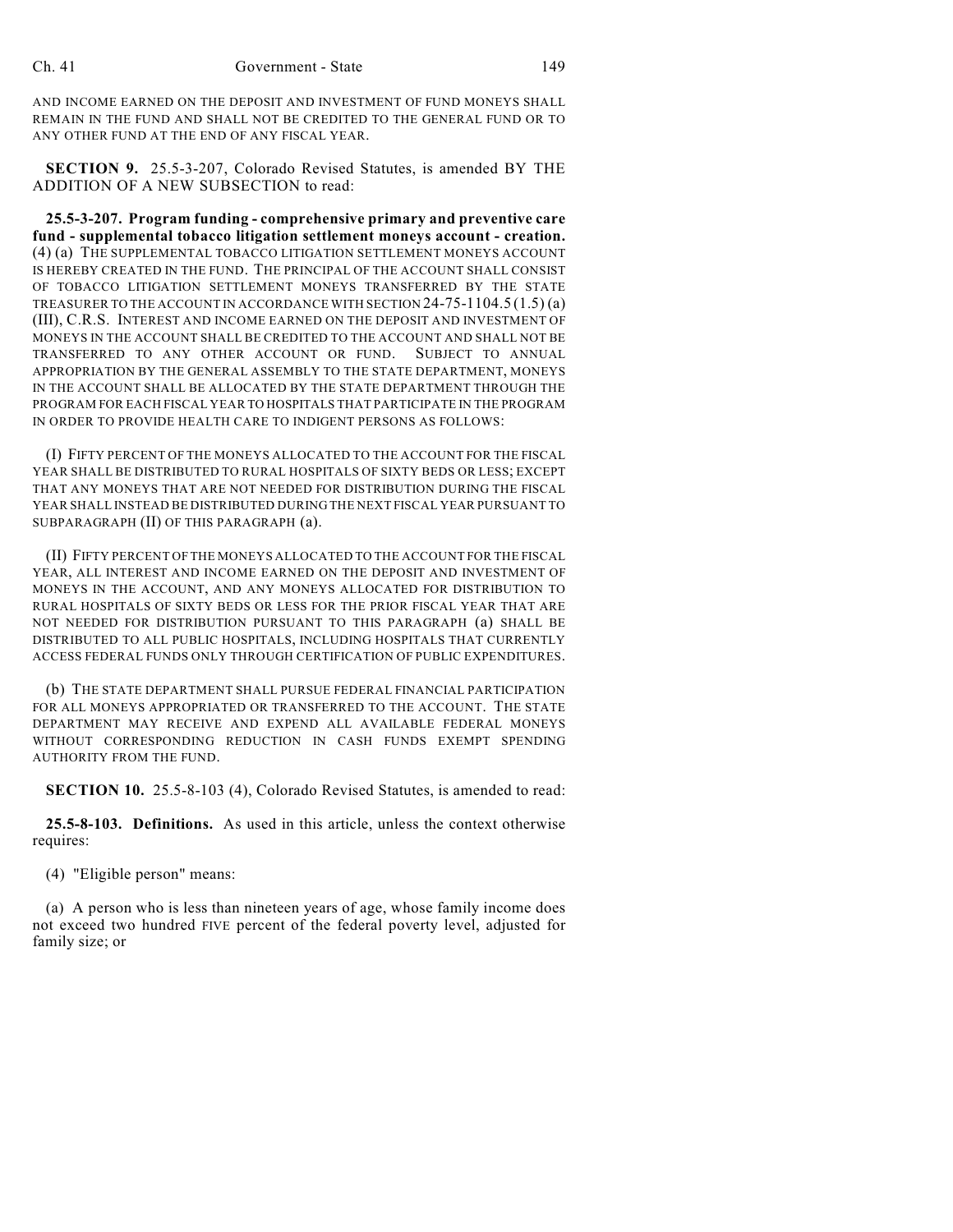(b) A pregnant woman whose family income does not exceed two hundred FIVE percent of the federal poverty level, adjusted for family size, and who is not eligible for medicaid.

**SECTION 11.** 25.5-8-105 (1), (2), and (3), Colorado Revised Statutes, are amended to read:

**25.5-8-105. Trust and supplemental settlement moneys account - created.** (1) A fund to be known as the children's basic health plan trust is hereby created and established in the state treasury AND AN ACCOUNT TO BE KNOWN AS THE SUPPLEMENTAL TOBACCO LITIGATION SETTLEMENT MONEYS ACCOUNT IS HEREBY CREATED IN THE TRUST. Except as provided for in subsection (4) of this section, all moneys deposited in the PORTION OF THE trust THAT IS NOT THE ACCOUNT and all interest earned on moneys in the trust shall remain in the trust for the purposes set forth in this article, and no part thereof shall be expended or appropriated for any other purpose. THE PRINCIPAL OF THE ACCOUNT SHALL BE EXPENDED, SUBJECT TO ANNUAL APPROPRIATION BY THE GENERAL ASSEMBLY, SOLELY FOR THE PURPOSES SET FORTH IN THIS ARTICLE; EXCEPT THAT, AT THE END OF THE 2007-08 FISCAL YEAR AND AT THE END OF EACH FISCAL YEAR THEREAFTER, ALL UNEXPENDED AND UNENCUMBERED PRINCIPAL OF THE ACCOUNT SHALL BE TRANSFERRED TO THE SHORT-TERM INNOVATIVE HEALTH PROGRAM GRANT FUND CREATED IN SECTION 25-36-101 (2),C.R.S., IN ACCORDANCE WITH SECTION 24-75-1104.5 (1.5) (b), C.R.S. INTEREST AND INCOME EARNED ON THE DEPOSIT AND INVESTMENT OF MONEYS IN THE ACCOUNT SHALL BE CREDITED TO THE ACCOUNT AND SHALL REMAIN IN THE ACCOUNT UNTIL THE END OF THE FISCAL YEAR IN WHICH CREDITED, WHEN IT SHALL BE TRANSFERRED TO THE SHORT-TERM INNOVATIVE HEALTH PROGRAM GRANT FUND IN ACCORDANCE WITH SECTION 24-75-1104.5 (1.5) (b), C.R.S.

(2) Except as provided for in subsection (4) of this section, all or a portion of the moneys in the PORTION OF THE trust THAT IS NOT THE SUPPLEMENTAL TOBACCO LITIGATION SETTLEMENT MONEYS ACCOUNT shall be annually appropriated by the general assembly for the purposes of this article and shall not be transferred to or revert to the general fund of the state at the end of any fiscal year.

(3) (a) Pursuant to section 24-75-1104.5 (1) (c), C.R.S., beginning in the 2006-07 fiscal year and in each fiscal year thereafter so long as the state receives moneys pursuant to the master settlement agreement, the state treasurer shall transfer to the PORTION OF THE trust THAT IS NOT THE SUPPLEMENTAL TOBACCO LITIGATION SETTLEMENT MONEYS ACCOUNT twenty-four percent of the total amount of the moneys annually received by the state pursuant to the master settlement agreement, not including attorney fees and costs, during the preceding fiscal year; except that the amount so transferred to the trust shall not exceed thirty million dollars in any fiscal year. Except as otherwise provided in sections 24-22-115.5 (2) (a.7) and 24-75-1104.5 (1) (c), C.R.S., the state treasurer shall transfer the amount specified in this subsection (3) from moneys credited to the tobacco litigation settlement cash fund created in section 24-22-115, C.R.S. The amount transferred pursuant to this subsection (3) shall be in addition to and not in replacement of any general fund moneys appropriated to the trust.

(b) PURSUANT TO SECTION 24-75-1104.5  $(1.5)$  (a)  $(V)$ , C.R.S., BEGINNING IN THE 2007-08 FISCAL YEAR AND EACH FISCAL YEAR THEREAFTER SO LONG AS THE STATE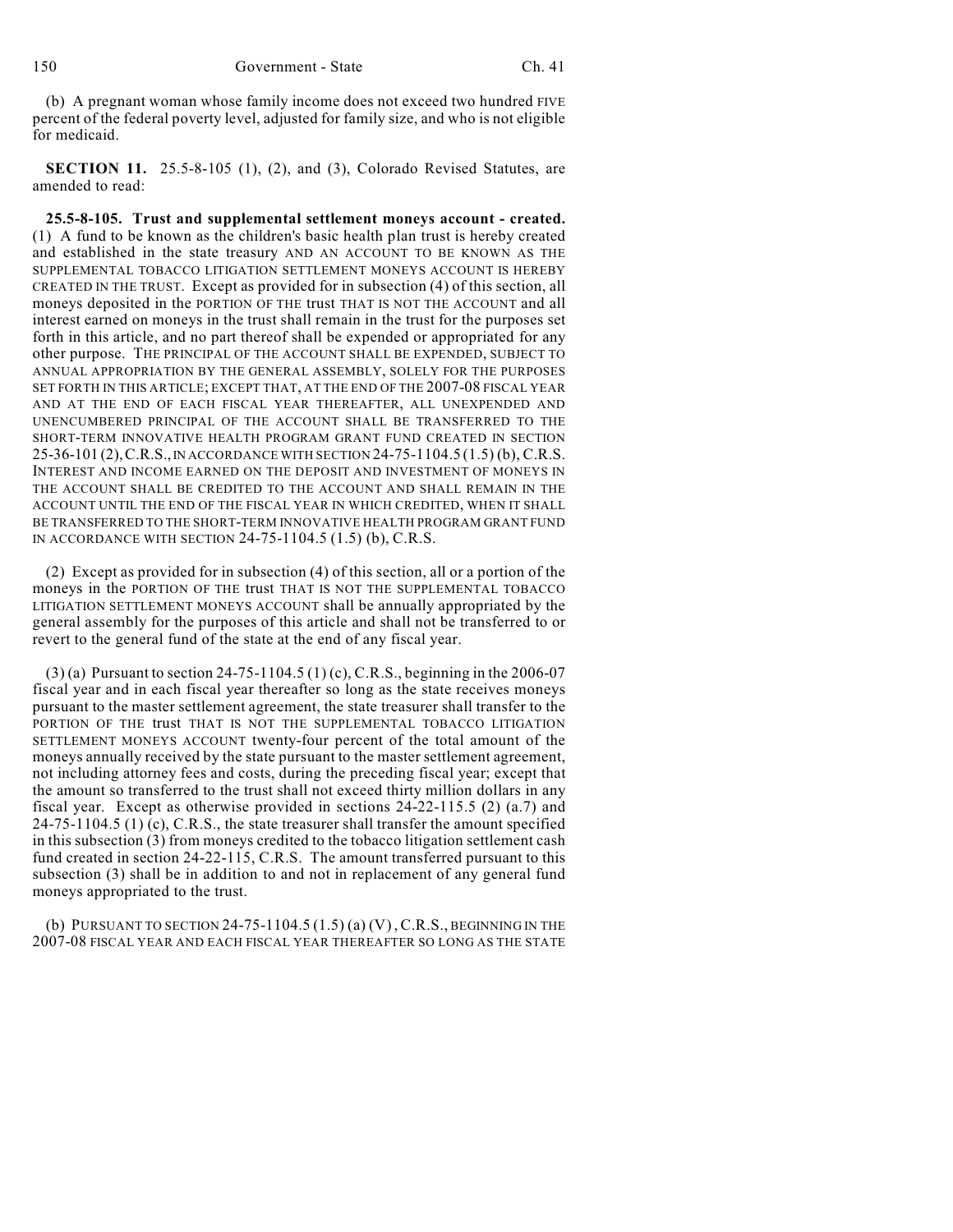### Ch. 41 Government - State 151

RECEIVES MONEYS PURSUANT TO THE MASTER SETTLEMENT AGREEMENT, THE STATE TREASURER SHALL TRANSFER TO THE SUPPLEMENTAL TOBACCO LITIGATION SETTLEMENT MONEYS ACCOUNT OF THE TRUST FIVE PERCENT OF THE PORTION OF THE MONEYS ANNUALLY RECEIVED BY THE STATE PURSUANT TO THE MASTER SETTLEMENT AGREEMENT, NOT INCLUDING ATTORNEY FEES AND COSTS, DURING THE PRECEDING FISCAL YEAR THAT REMAINS AFTER THE PROGRAMS, SERVICES, AND FUNDS THAT RECEIVE SUCH MONEYS PURSUANT TO SECTION 24-75-1104.5 (1), C.R.S., HAVE BEEN FULLY FUNDED.

**SECTION 12.** 25.5-8-109 (5) (a) (I) and (5) (a) (II) (A), Colorado Revised Statutes, are amended to read:

**25.5-8-109. Eligibility - children - pregnant women - repeal.** (5) (a) (I) A pregnant woman whose family income exceeds one hundred thirty-three percent of the federal poverty level but does not exceed two hundred FIVE percent of the federal poverty level shall be presumptively eligible for the plan. Once determined eligible for the plan, a pregnant woman shall be considered to be continuously eligible throughout the pregnancy and for the sixty days following the pregnancy, even if the woman's eligibility would otherwise terminate during such period due to an increase in income. Upon birth, a child born to a woman eligible for the plan shall be eligible for the plan and shall be automatically enrolled in the plan in accordance with the eligibility requirements for children specified in subsection (4) of this section.

(II) (A) Until the department receives federal approval to increase eligibility in the children's basic health plan for a pregnant woman whose family income exceeds one hundred eighty-five percent but does not exceed two hundred FIVE percent of the federal poverty level, a pregnant woman within this income range shall be considered enrolled in the plan throughout the woman's pregnancy and for the sixty days following the pregnancy. A pregnant woman considered enrolled in the plan pursuant to this subparagraph (II) shall not be eligible for the plan until the state department receives federal approval to increase eligibility in the plan for pregnant women. The state department shall provide a set of services equivalent to those provided under the plan to pregnant women considered enrolled in, but not eligible for, the plan pursuant to this subparagraph (II).

**SECTION 13.** 27-1-204, Colorado Revised Statutes, is amended BY THE ADDITION OF A NEW SUBSECTION to read:

**27-1-204. Types of services purchased - limitation on payments - offender mental health services fund.** (5.5) THE OFFENDER MENTAL HEALTH SERVICES FUND IS HEREBY CREATED IN THE STATE TREASURY. THE PRINCIPAL OF THE FUND SHALL CONSIST OF TOBACCO LITIGATION SETTLEMENT MONEYS TRANSFERRED BY THE STATE TREASURER TO THE FUND IN ACCORDANCE WITH SECTION 24-75-1104.5 (1.5) (a) (II), C.R.S., FOR THE PURCHASE OF MENTAL HEALTH SERVICES FOR JUVENILE AND ADULT OFFENDERS WHO HAVE MENTAL HEALTH PROBLEMS AND ARE INVOLVED IN THE CRIMINAL JUSTICE SYSTEM. THE DIVISION OF MENTAL HEALTH IN THE DEPARTMENT OF HUMAN SERVICES, SUBJECT TO ANNUAL APPROPRIATION BY THE GENERAL ASSEMBLY, SHALL DISTRIBUTE THE PRINCIPAL OF THE FUND TO THE COMMUNITY MENTAL HEALTH CENTERS; EXCEPT THAT, AT THE END OF THE 2007-08 FISCAL YEAR AND AT THE END OF EACH FISCAL YEAR THEREAFTER, ALL UNEXPENDED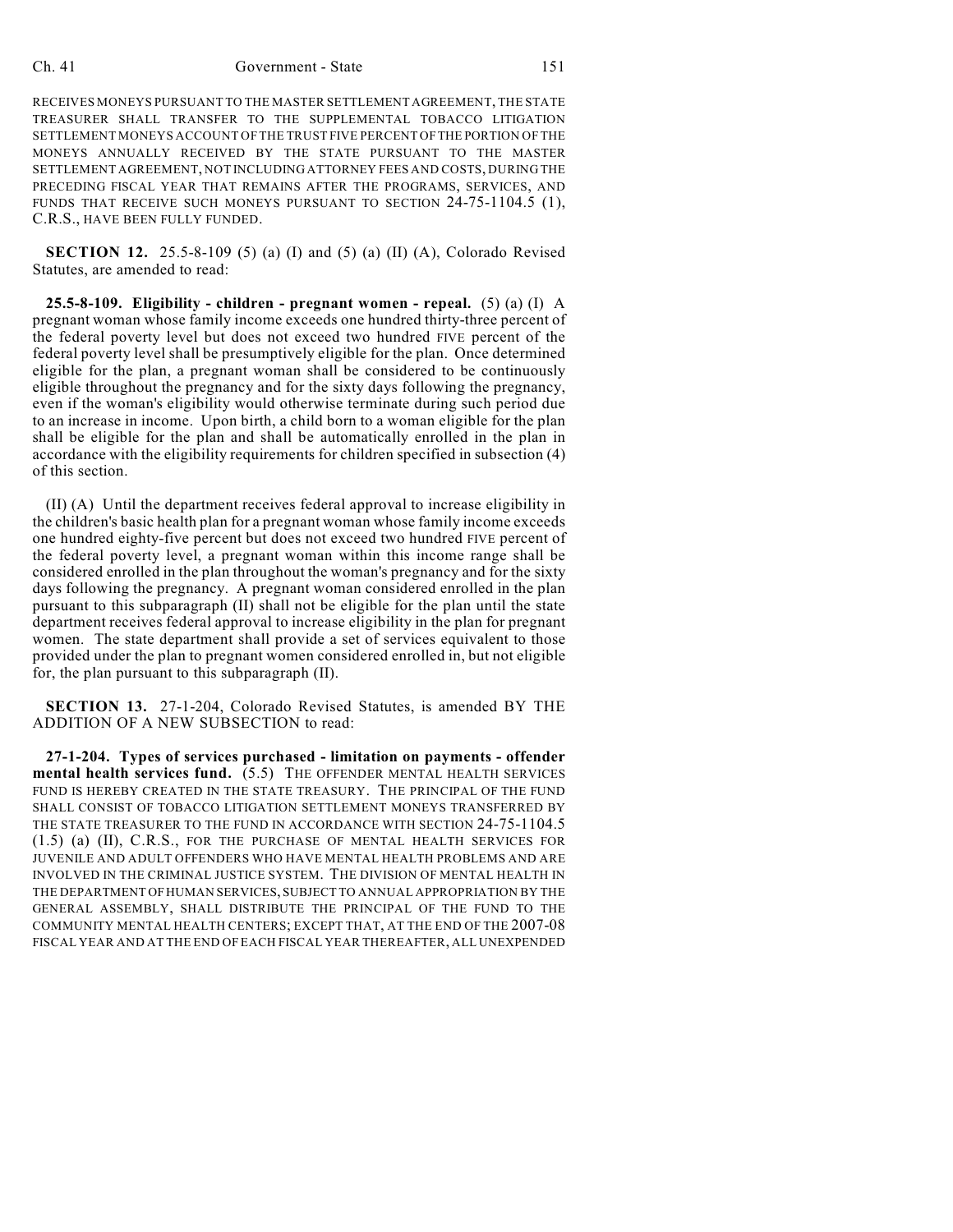AND UNENCUMBERED PRINCIPAL OF THE FUND SHALL BE TRANSFERRED TO THE SHORT-TERM INNOVATIVE HEALTH PROGRAM GRANT FUND CREATED IN SECTION 25-36-101 (2),C.R.S., IN ACCORDANCE WITH SECTION 24-75-1104.5 (1.5) (b), C.R.S. INTEREST AND INCOME EARNED ON THE DEPOSIT AND INVESTMENT OF MONEYS IN THE OFFENDER MENTAL HEALTH SERVICES FUND SHALL BE CREDITED TO THE FUND AND SHALL REMAIN IN THE FUND UNTIL THE END OF THE FISCAL YEAR IN WHICH CREDITED, WHEN IT SHALL BE TRANSFERRED TO THE SHORT-TERM INNOVATIVE HEALTH PROGRAM GRANT FUND.

**SECTION 14. Appropriation.** (1) In addition to any other appropriation, there is hereby appropriated, out of any moneys in the tobacco litigation settlement moneys health education fund created in section  $24-75-1104.5$  (1.5) (a) (I), Colorado Revised Statutes, not otherwise appropriated, to the department of higher education, regents of the university of Colorado, for allocation to the health sciences center, for the fiscal year beginning July 1, 2007, the sum of eleven million three hundred thousand dollars (\$11,300,000), cash funds exempt, or so much thereof as may be necessary, for the implementation of this act.

(2) (a) In addition to any other appropriation, there is hereby appropriated, out of any moneys in the supplemental tobacco litigation settlement moneys account within the comprehensive primary and preventive care fund created in section 25.5-3-207 (4) (a), Colorado Revised Statutes, not otherwise appropriated, to the department of health care policy and financing, indigent care program, for the comprehensive primary and preventive care grants program, for the fiscal year beginning July 1, 2007, the sum of two million dollars (\$2,000,000), cash funds exempt, or so much thereof as may be necessary, for the implementation of this act.

(b) In addition to any other appropriation, there is hereby appropriated, out of any moneys in the supplemental tobacco litigation settlement moneys account within the pediatric speciality hospital fund created in section 24-22-117 (2) (e), Colorado Revised Statutes, not otherwise appropriated, to the department of health care policy and financing, indigent care program, for the pediatric speciality hospital, for the fiscal year beginning July 1, 2007, the sum of two hundred thousand dollars (\$200,000), cash funds exempt, or so much thereof as may be necessary.

(c) In addition to any other appropriation, there is hereby appropriated, to the department of health care policy and financing, executive director's office, for the medicaid management information system contract, for the fiscal year beginning July 1, 2007, the sum of ninety-one thousand nine hundred eighty dollars (\$91,980). Of said sum, thirty-two thousand one hundred ninety-three dollars (\$32,193) shall be cash funds exempt from the supplemental tobacco litigation settlement moneys account within the children's basic health plan trust created in section 25.5-8-105 (1), Colorado Revised Statutes, and fifty-nine thousand seven hundred eighty-seven dollars (\$59,787) shall be from federal funds.

(d) In addition to any other appropriation, there is hereby appropriated, to the department of health care policy and financing, indigent care program, for children's basic health plan administration costs, for the fiscal year beginning July 1, 2007, the sum of two thousand dollars (\$2,000). Of said sum, seven hundred sixty-eight dollars (\$768) shall be cash funds exempt from the supplemental tobacco litigation settlement moneys account within the children's basic health plan trust created in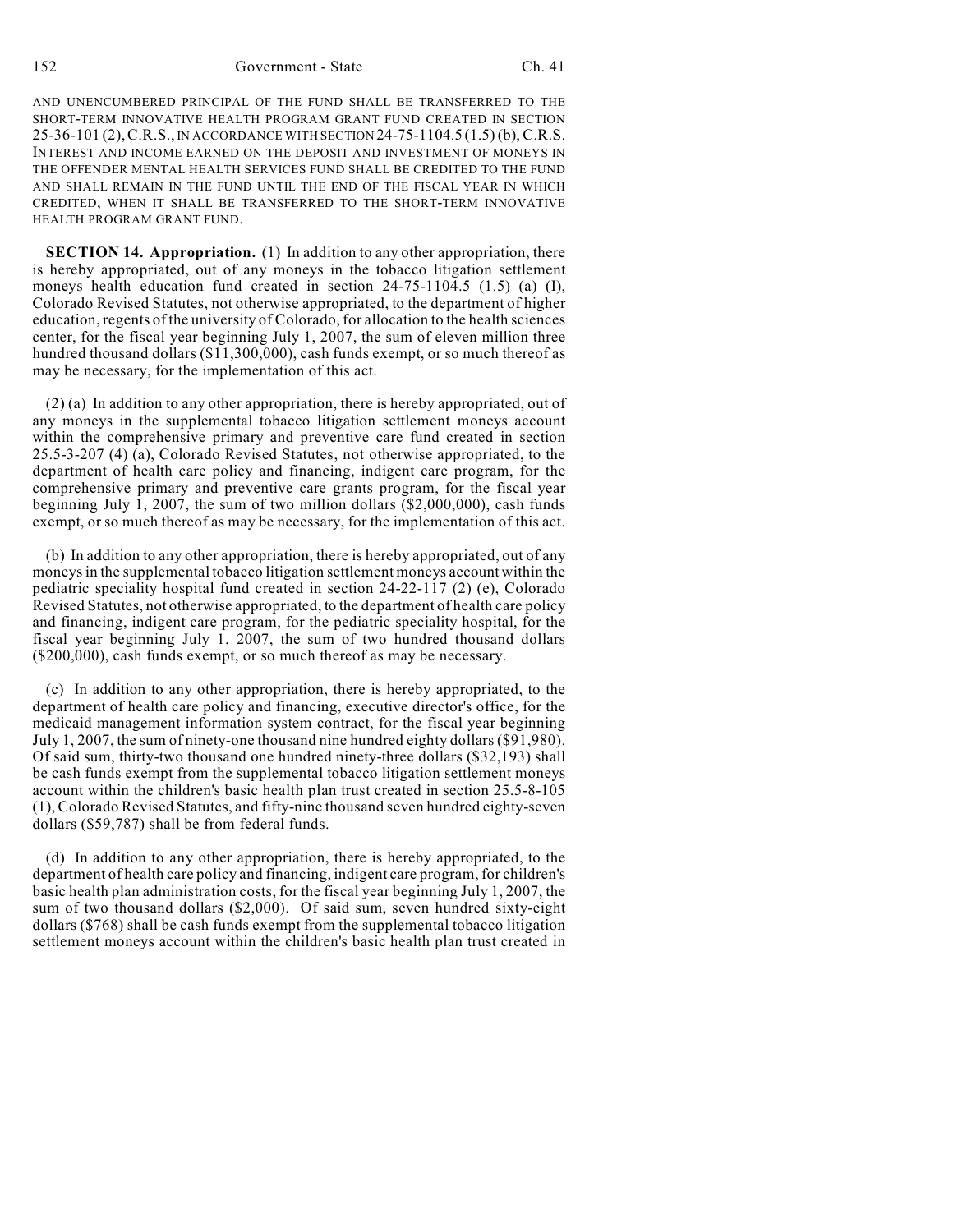section 25.5-8-105 (1), Colorado Revised Statutes, and one thousand two hundred thirty-two dollars (\$1,232) shall be from federal funds.

(e) In addition to any other appropriation, there is hereby appropriated, to the department of health care policy and financing, indigent care program, for children's basic health plan premiums costs, for the fiscal year beginning July 1, 2007, the sum of seventy-six thousand eight hundred eleven dollars (\$76,811). Of said sum, one thousand four hundred seventy-nine dollars (\$1,479) shall be cash funds from the children's basic health plan trust created in section 25.5-8-105 (1), Colorado Revised Statutes, twenty-six thousand three hundred sixty-six dollars (\$26,366) shall be cash funds exempt from the supplemental tobacco litigation settlement moneys account within the children's basic health plan trust created in section 25.5-8-105 (1) Colorado Revised Statutes, and forty-eight thousand nine-hundred sixty-six dollars (\$48,966) shall be from federal funds.

(f) In addition to any other appropriation, there is hereby appropriated, to the department of health care policy and financing, indigent care program, for children's basic health dental costs, for the fiscal year beginning July 1, 2007, the sum of four thousand eight hundred six dollars (\$4,806). Of said sum, one thousand six hundred eighty-two dollars (\$1,682) shall be cash funds exempt from the supplemental tobacco litigation settlement moneys account within the children's basic health plan trust created in section 25.5-8-105 (1), Colorado Revised Statutes, and three thousand one hundred twenty-four dollars (\$3,124) shall be from federal funds.

(g) In addition to any other appropriation, there is hereby appropriated, to the department of health care policy and financing, department of human services medicaid-funded programs, office of information technology services-medicaid funding, for the Colorado benefits management system, for the fiscal year beginning July 1, 2007, the sum of six thousand two hundred forty eight dollars (\$6,248). Of said sum, two hundred sixty-seven dollars (\$267) shall be cash funds exempt from the children's basic health plan trust created in section 25.5-8-105 (1), Colorado Revised Statutes, three thousand eight hundred seventy-six dollars (\$3,876) shall be cash funds exempt from the supplemental tobacco litigation settlement moneys account within the children's basic health plan trust created in section 25.5-8-105 (1), Colorado Revised Statutes, and two thousand one hundred five dollars (\$2,105) shall be from federal funds.

(3) (a) In addition to any other appropriation, there is hereby appropriated, out of any moneys in the offender mental health services fund created in section 27-1-204 (5.5), Colorado Revised Statutes, not otherwise appropriated, to the department of human services, mental health and alcohol and drug abuse services, mental health community programs, mental health services for the medically indigent, for mental health services for juvenile and adult offenders, for the fiscal year beginning July 1, 2007, the sum of two million eight hundred thousand dollars (\$2,800,000), cash funds exempt, and 0.8 FTE, or so much thereof as may be necessary.

(b) In addition to any other appropriation, there is hereby appropriated, out of any moneys in the alcohol and drug abuse community prevention and treatment fund created in section 24-75-1104.5 (1.5) (a) (VIII), Colorado Revised Statutes, not otherwise appropriated, to the department of human services, mental health and alcohol and drug abuse services, alcohol and drug abuse division, community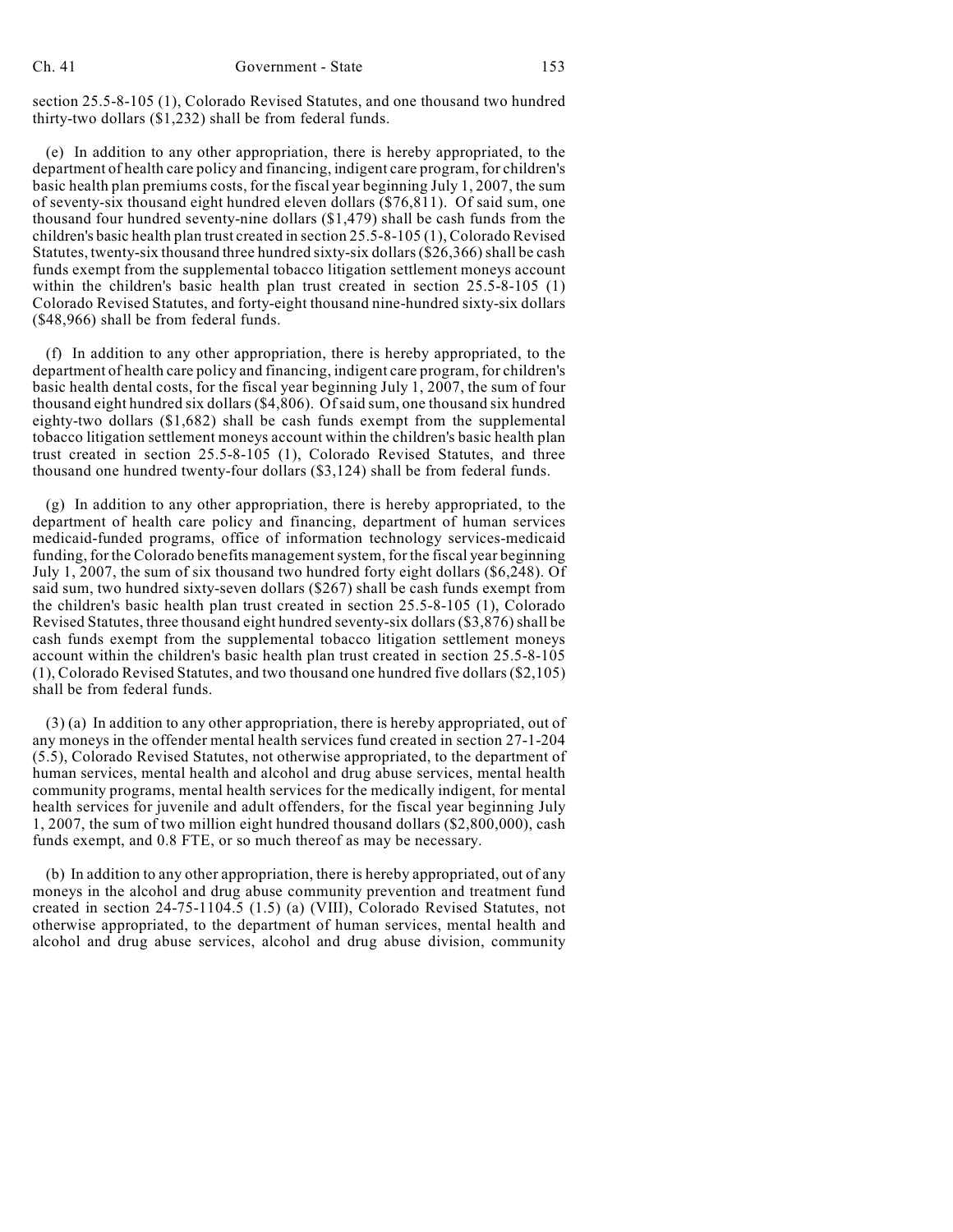programs, for treatment and detoxification contracts and for prevention contracts, for the fiscal year beginning July 1, 2007, the sum of seven hundred thousand dollars (\$700,000), cash funds exempt, or so much thereof as may be necessary.

(c) In addition to any other appropriation, there is hereby appropriated, to the department of human services, office of information technology services, for the Colorado benefits management system, for the fiscal year beginning July 1, 2007, the sum of eighteen thousand dollars (\$18,000). Of said sum, two thousand eight hundred twenty-five dollars (\$2,825) shall be cash funds exempt from the supplemental tobacco litigation settlement moneys account within the children's basic health plan trust created in section 25.5-8-105 (1), Colorado Revised Statutes, one thousand four hundred forty-five dollars (\$1,445) shall be cash funds from the old age pension fund created pursuant to article XXIV of the state constitution, six thousand two hundred forty eight (\$6,248) shall be transferred from the department of health care policy and financing, and seven thousand four hundred eighty two dollars (\$7,482) shall be from federal funds.

(d) In addition to any other appropriation, there is hereby appropriated, out of any moneys in the tobacco litigation settlement cash fund created in section 24-22-115 (1), Colorado Revised Statutes, not otherwise appropriated, to the department of health care policy and financing, for allocation to the children's basic health plan trust created in section 25.5-8-105 (1), Colorado Revised Statutes, for the fiscal year beginning July 1, 2007, the sum of one million three hundred thousand dollars (\$1,300,000), cash funds exempt.

(4) In addition to any other appropriation, there is hereby appropriated, out of any moneys in the supplemental state contribution fund created in section 24-50-609 (5), Colorado Revised Statutes, not otherwise appropriated, to the department of personnel and administration, division of human resources, for supplementing the monthly state contribution for each employee enrolled in a group benefit plan that includes enrollment in medical benefits, for the fiscal year beginning July 1, 2007, the sum of one million dollars (\$1,000,000), cash funds exempt, or so much thereof as may be necessary.

(5) (a) In addition to any other appropriation, there is hereby appropriated, out of any moneys in the public health services per capita support fund created in section 25-1-516 (2), Colorado Revised Statutes, not otherwise appropriated, to the department of public health and environment, local health services, for local, district and regional health department distributions pursuant to section 25-1-516, C.R.S., for the fiscal year beginning July 1, 2007, the sum of one million six hundred thousand dollars (\$1,600,000), cash funds exempt, or so much thereof as may be necessary, for the implementation of this act.

(b) In addition to any other appropriation, there is hereby appropriated, out of any moneys in the supplemental tobacco litigation settlement moneys account within the Colorado immunization fund created in section 25-4-2305, Colorado Revised Statutes, not otherwise appropriated, to the department of public health and environment, disease control and environmental epidemiology division, for the fiscal year beginning July 1, 2007, the sum of nine hundred thousand dollars (\$900,000), cash funds exempt, or so much thereof as may be necessary, for the implementation of this act.